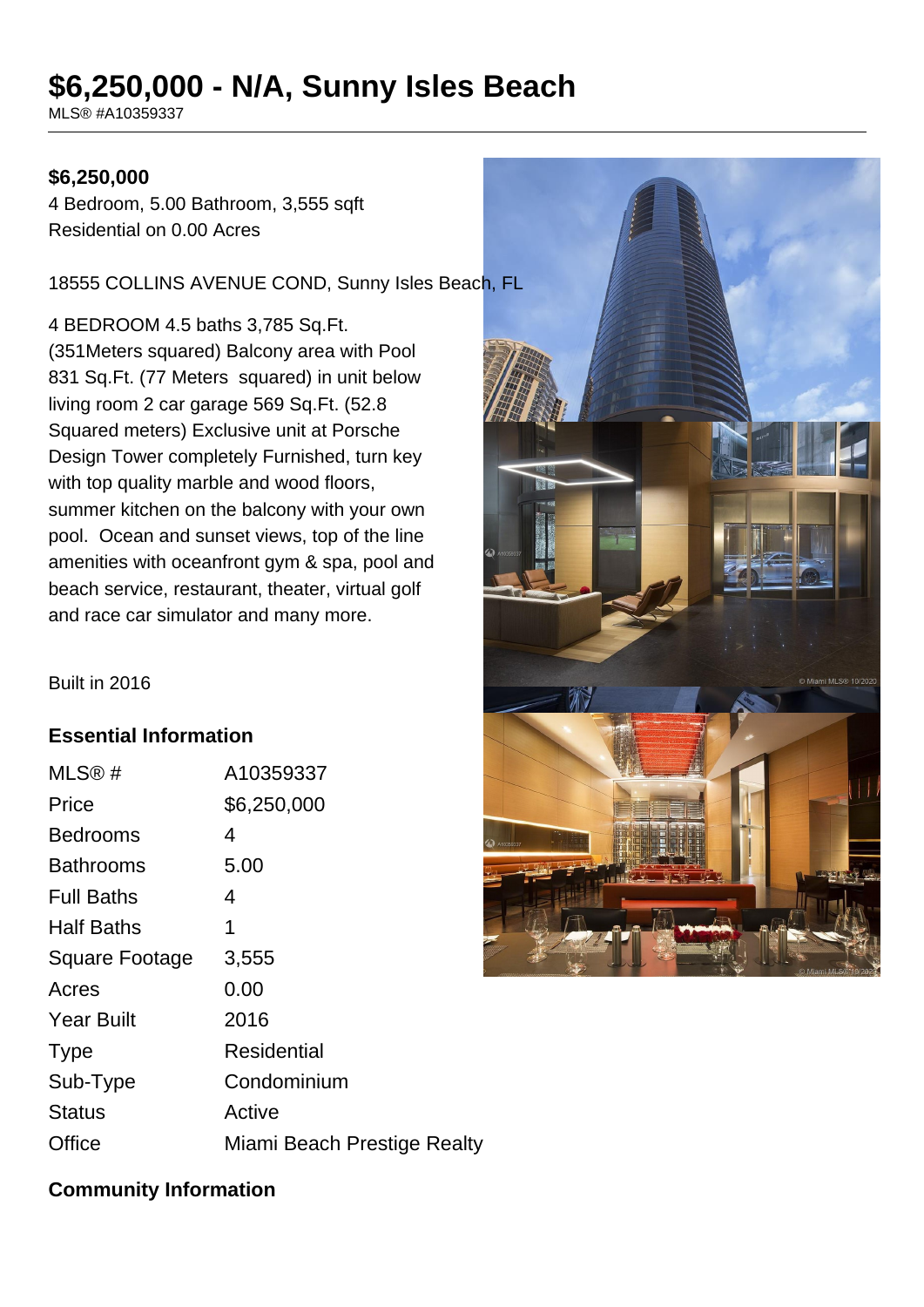| <b>Address</b>       | N/A                                                  |
|----------------------|------------------------------------------------------|
| Area                 | 22                                                   |
| Subdivision          | <b>18555 COLLINS AVENUE COND</b>                     |
| City                 | Sunny Isles Beach                                    |
| County               | Miami-Dade County                                    |
| <b>State</b>         | FL                                                   |
| Zip Code             | 33160-2771                                           |
| <b>Amenities</b>     |                                                      |
| <b>Amenities</b>     | Business Center, Cabana, Elevator(s), Fitness Center |
| Parking              | Attached, Garage, Two or More Spaces                 |
| # of Garages         | $\overline{2}$                                       |
| View                 | City, Intercoastal, Ocean, Other, Water              |
| <b>Is Waterfront</b> | Yes                                                  |
| Waterfront           | Ocean Front                                          |
| <b>Interior</b>      |                                                      |
| المتحالف والمتعارف   | المنتصدرها والمامية الالا                            |

| Interior   | Marble, Parquet                                                                   |
|------------|-----------------------------------------------------------------------------------|
| Appliances | Dishwasher, Electric Range, Disposal, Microwave, Refrigerator, Trash<br>Compactor |
| Heating    | Electric, Other                                                                   |
| Cooling    | <b>Central Air</b>                                                                |

#### **Exterior**

| <b>Exterior Features</b> Barbecue |              |
|-----------------------------------|--------------|
| Construction                      | <b>Block</b> |

### **Additional Information**

| October 20th, 2017            |
|-------------------------------|
| Days on Website 1715          |
| 2959                          |
| <b>HOA Fees Freq. Monthly</b> |
|                               |

## **Listing Details**

Listing Courtesy of Miami Beach Prestige Realty

The data relating to real estate on this web site comes in part from the Internet Data Exchange program of the MLS of the Miami Association of REALTORS®, and is updated as of June 29th, 2022 at 11:22am EDT (date/time).All information is deemed reliable but not guaranteed by the MLS and should be independently verified. All properties are subject to prior sale, change, or withdrawal. Neither listing broker(s) nor [INSERT BROKER NAME] shall be responsible for any typographical errors, misinformation, or misprints, and shall be held totally harmless from any damages arising from reliance upon these data. © 2022 MLS of MAR.The information being provided is for consumers' personal,